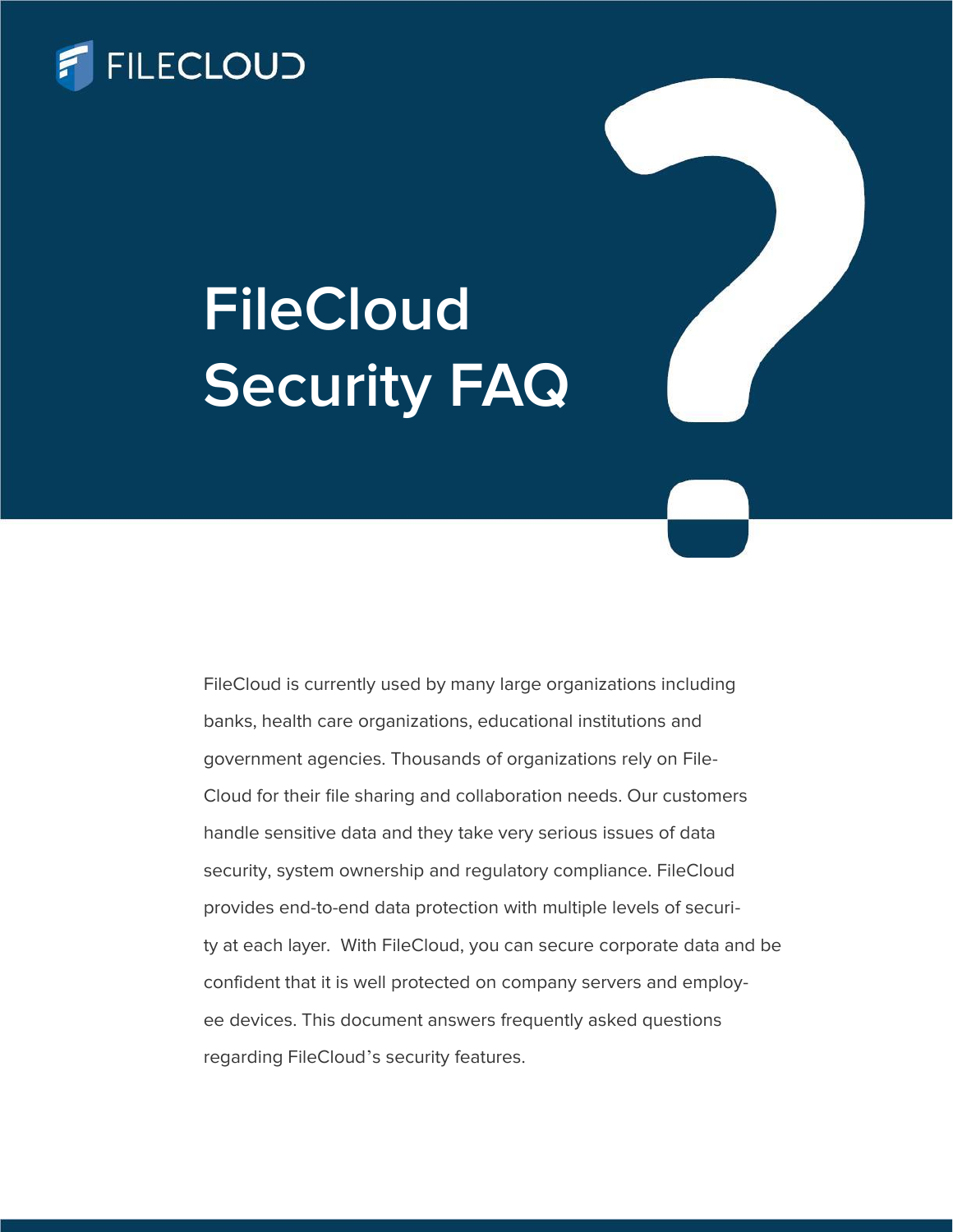Table of 1 2 **CONTENTS** 



At What Level Can I Control Access to Data?

How Can I Secure my Network and Still Provide Outside Access?

How Do I Manage User Access



Does FileCloud Secure My Is My Data Encrypted? Data During Transport?





How Do I Secure Devices Connecting to My FileCloud Server Site?

How Does the Recycle Bin Feature Help Me Manage Data?

What If I Deal with GDPR and Store User Data on EU Residents?

**10** 

What Are FileCloud's Security **Best Practices?**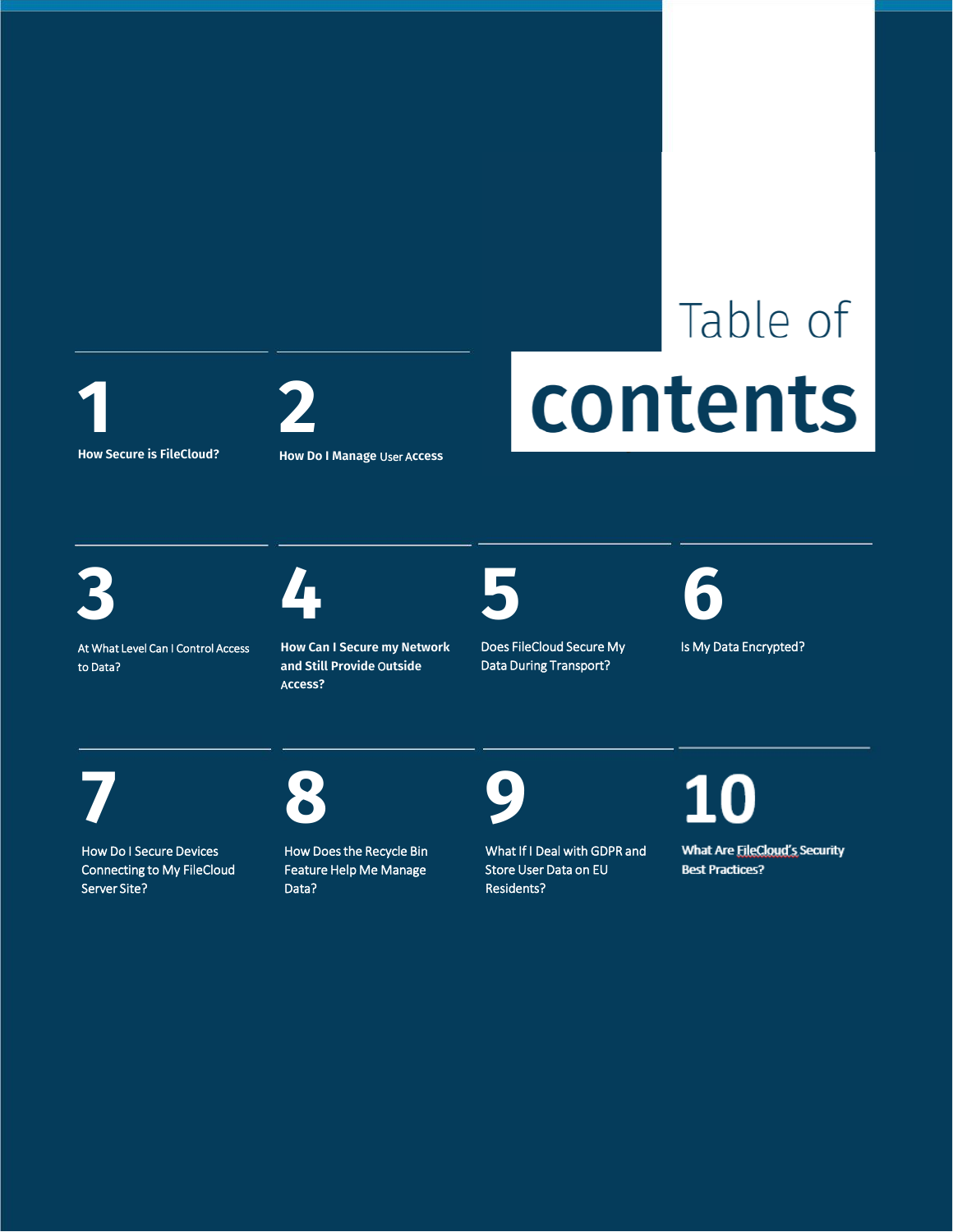

## How Secure is FileCloud?

FileCloud is completely secure and offers multiple levels of data protection.

FileCloud security features:

- + 256-bit AES SSL encryption at rest
- + Active Directory integration
- Two-factor authentication +
- Granular user and file sharing permissions +
- + Client application security policies
- + Enterprise antivirus integration
- Unlimited file versioning +
- + File Locking
- Endpoint device protection +
- Comprehensive HIPAA compliant audit trail +
- Support for FIPS 140-2, a security standard required for many federal agencies +

### Two-factor authentication

2FA adds an extra layer of protection to FileCloud user logins by combining the use of "something you know" (your login credentials and password) and "something you possess" (One Time Passcode) to access FileCloud.

- + Adds an extra layer of protection to your FileCloud account.
- + Once enabled, FileCloud will require a passcode in addition to your password whenever you login to FileCloud or link a new phone, or tablet.

### Anti-virus scanning

FileCloud supports scanning of uploaded files using ClamAV (an open source antivirus software). Uploaded files are scanned automatically, and any malicious files are removed. Industry Best Practices

FileCloud security includes 256-bit AES SSL encryption at Rest, Active Directory integration, two-factor authentication, granular user and file sharing permissions, client application security policies, anti-virus scanning, unlimited file versioning, recycle bin, file locking, endpoint device protection and comprehensive HIPAA compliant audit trail.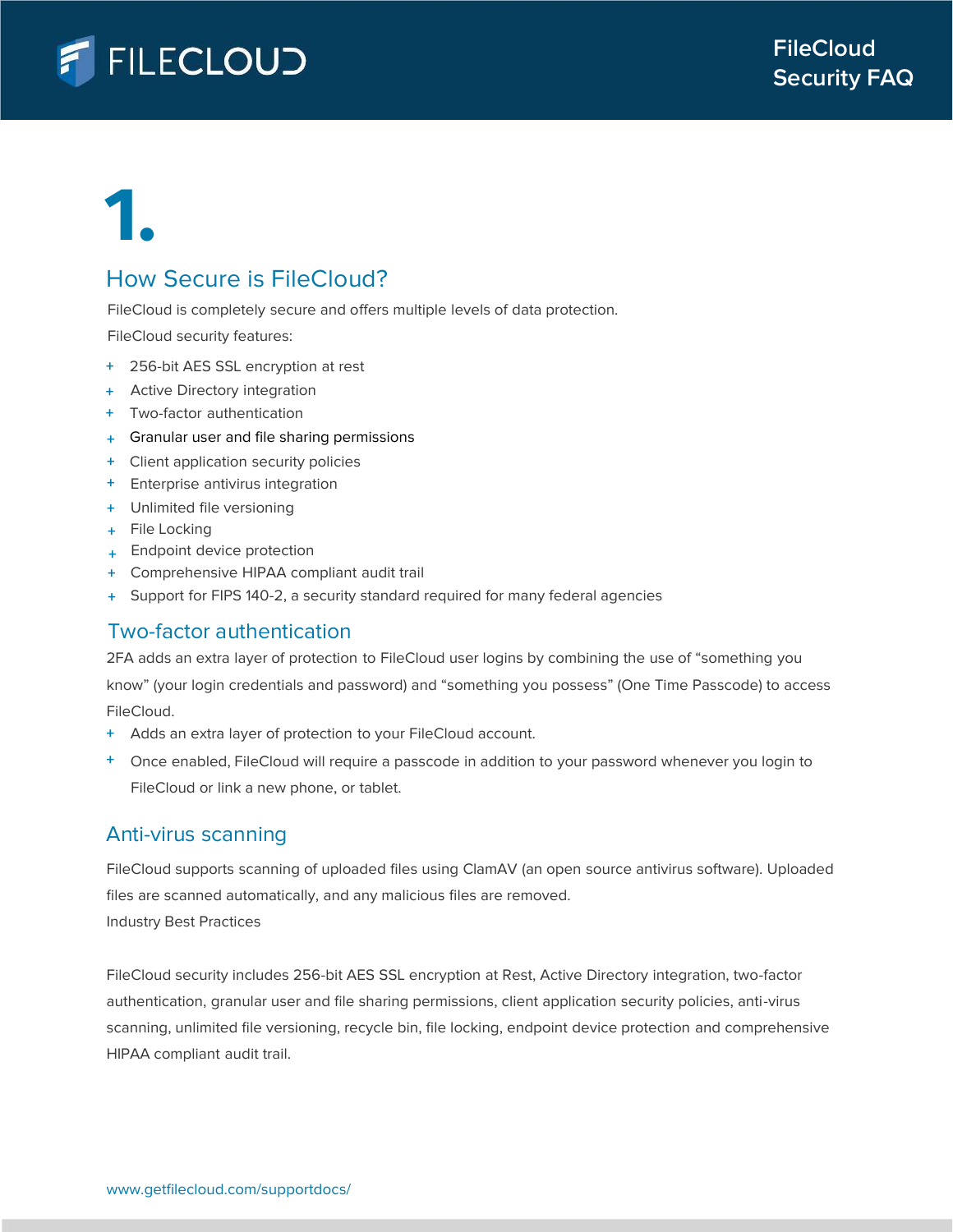## **FILECLOUD**

## 2.

## How Do I Manage User Access?

FileCloud supports integration with enterprise identity management systems such as Lightweight Directory Access Protocol (LDAP) and Active Directory (AD).

Therefore, large organizations who are already using AD can choose to integrate their FileCloud user accounts directly with their existing deployment. This allows companies to quickly adopt the cloud functionality without decentralizing user management. As users are created and deleted from Active Directory , they can be automatically granted or denied access to FileCloud. The full range of password and lockout policies set in Active Directory are enforced across all FileCloud access points. Organizations can also connect to AD over Secure Sockets Layer (SSL). FileCloud supports single signon (SSO) through NT LAN Manager (NTLM) as well as Security Assertion Markup Language (SAML) SSO. Additionally, FileCloud supports code-based device authentication for desktop clients and mobile apps.

Administrators can also set an expiration date for a user's account. When the user permissions expire the user will no longer have access to the FileCloud system. Administrators can also disable the user account for a certain period of time.

## How is access control handled in FileCloud?

#### User authentication

In most infrastructures, the login screen is the most exposed part of an application. This is why FileCloud enables strict user authentication and permission enforcement at every access point, ensuring that only users with the right credentials can access data.

### Two-factor authentication

Most security threats today are a result of compromised user credentials. With FileCloud's two-factor authentication, users can require an extra 2FA code as part of the user authentication process. The additional login step requires users to verify their identity using 2FA code sent via email, creating a double check for every authentication.

Even without knowing the login information, unauthorized users can still find ways to access company data by piggybacking through the user's computer while logged in. This is true for any web application, whether accessing a bank account website or personal email. FileCloud is fully aware of these attempts and takes multiple steps to prevent unauthorized access after a user has logged in.

#### www.getfilecloud.com/supportdocs/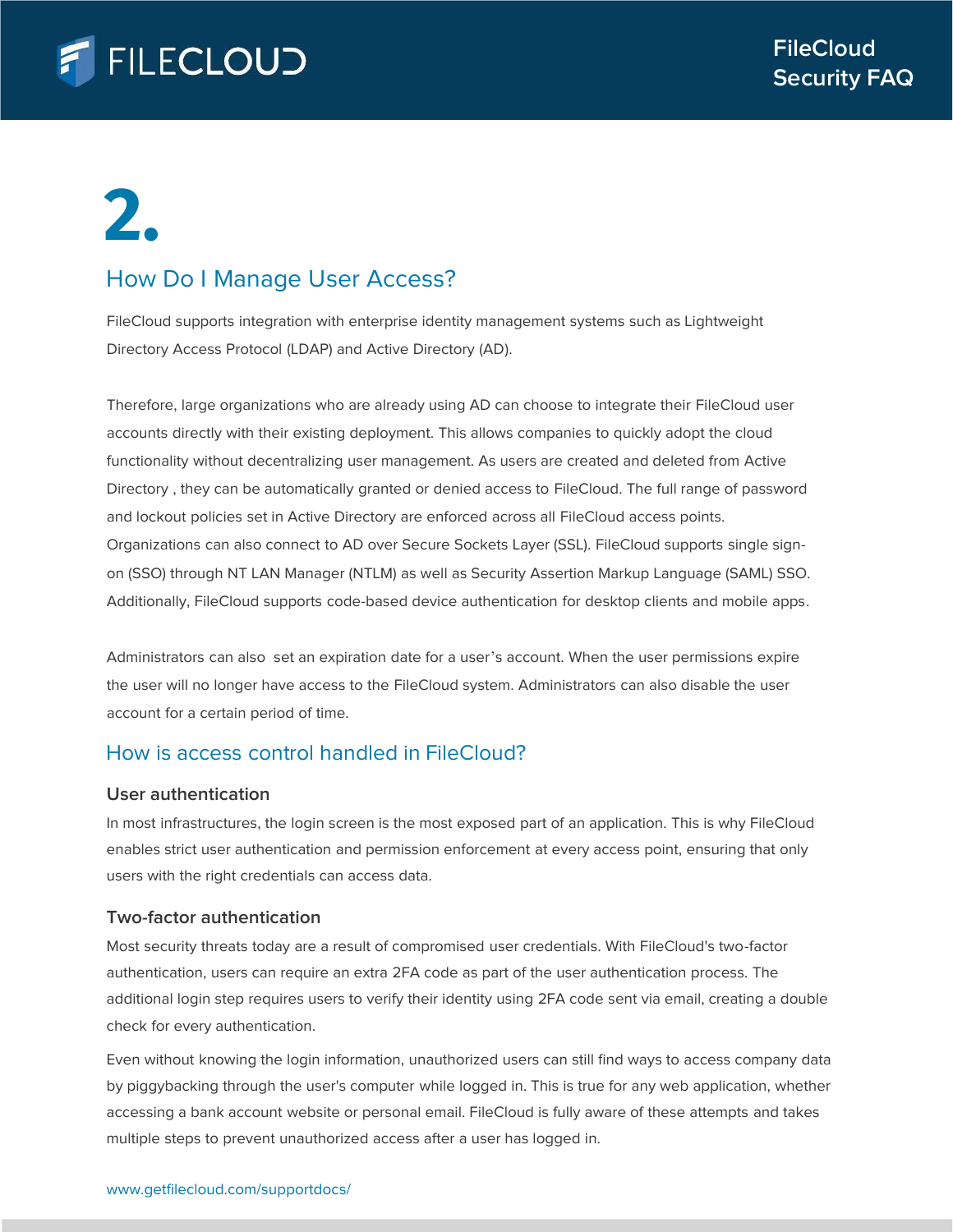First, FileCloud prevents cross-site request forgery and cross-site scripting, meaning that if another website attempts to access FileCloud through a another computer, FileCloud immediately recognizes the unauthorized request by making only one 2FA code available at any point in time.

FileCloud also provides the ability for admins to set shorter length default login sessions using the session timeout parameter. This will keep users actively logged into their account for a limited time only. Once the user excesses the inactivity period the session expires, and the users are required to login again.

#### Password Management

FileCloud password policy management allows admins to set minimum password length for user accounts and account lockout after failed logins. Account lockout prevents brute force password attacks by immediately locking out the access point after multiple failed login attempts. Once account is locked, both the user and admins are notified through email notification. These best practice access controls allow administrators to enforce stringent business policies adding an extra layer of password protection against unwanted intrusion.

#### Login credentials

All users are required to enter their username and password. Administrators can set user password strength (i.e. require complex alphabetical and numerical permutations). Additionally, FileCloud monitors and logs all access attempts to user portal.

To protect login credentials, user passwords are hashed using secure hash algorithm. SHA-1 is a secure hash algorithm required by law for use in certain U.S. Government applications, is used in conjunction with other cryptographic algorithms and protocols for the protection of sensitive unclassified information.

## How secure is file sharing in FileCloud?

FileCloud employs several layers of authentication to ensure that only authorized recipients can access the files.

### Share expiry

The shared folder/file can be configured for expire by admin and blocks access to the file after its expiration.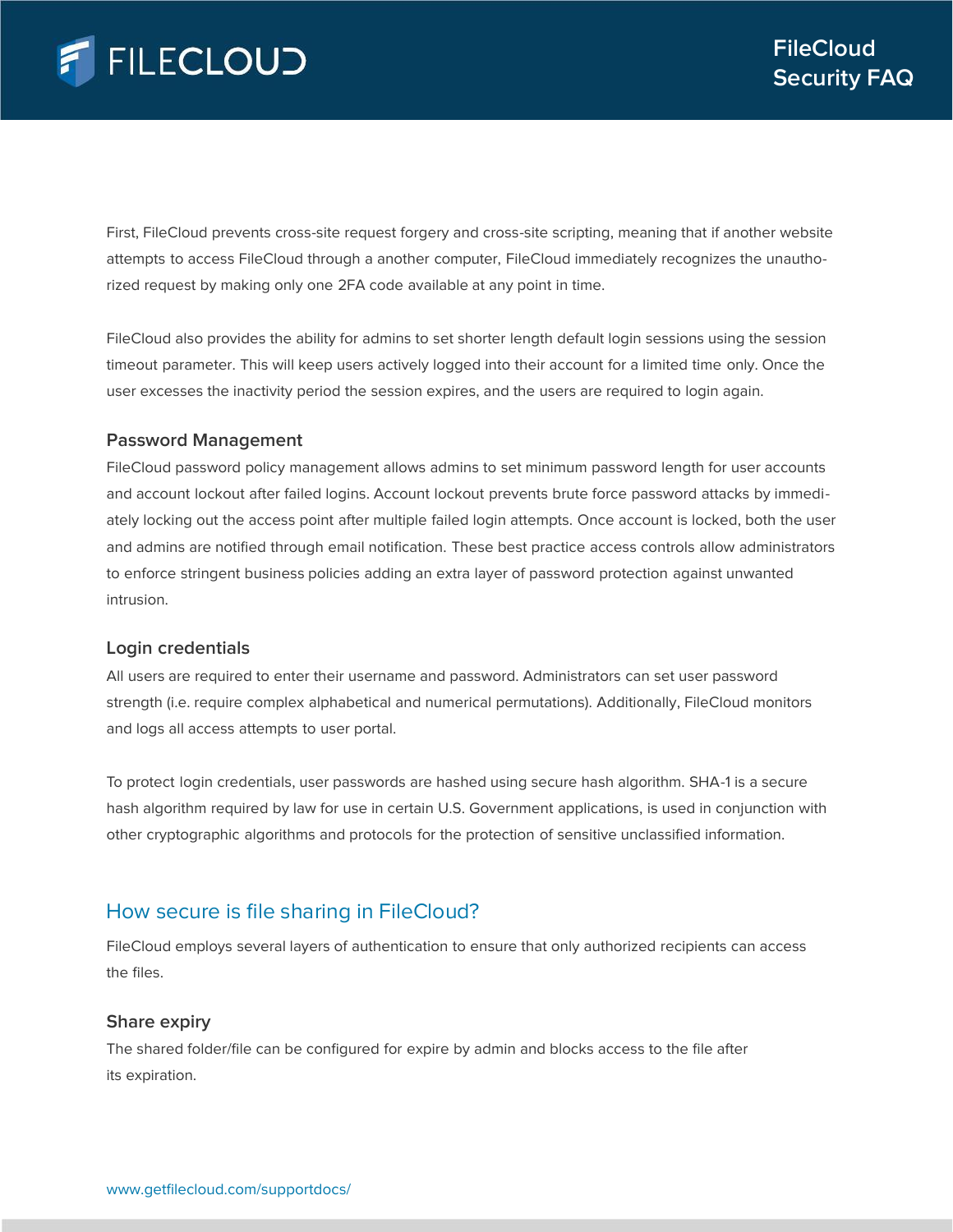### File change notification

Admin and users automatically receive notifications through email when files are added, updated or deleted. FileCloud administrators can enable/disable file change notification emails to be sent whenever files have been changed.

#### Download limit restrictions for public shares

Limiting the number of downloads reduces the risk of the file being misused. Both administrators and users Can set download limit restrictions for files which are publicly shared.

### NTFS shares

Many organizations have Windows-based network folders that are shared among employees. The permissions on these network folders are managed using NTFS rights setup for various users and groups (generally from active directory). FileCloud can use the same NTFS permissions on the Network Folders for user authorization and access to these resources.

## How is data leak prevention done in FileCloud?

FileCloud has unique capabilities to monitor, prevent, and fix data leakage assuring corporate data is protected across all devices (laptops, desktops, smartphone, and tablets).

#### Remote wipe

If a user loses a mobile device, the admin can remotely wipe the FileCloud data off that device, protecting confidential files.

#### Audit reporting

Activity logs capture the, "what, when, who, why, and how," attributes of every user action within the system. Admins can easily filter logs and identify problems.

Block devices, clients

In case of any suspicious activity, admins can selectively block devices, clients (e.g. sync) or permanently remove users from accessing the system.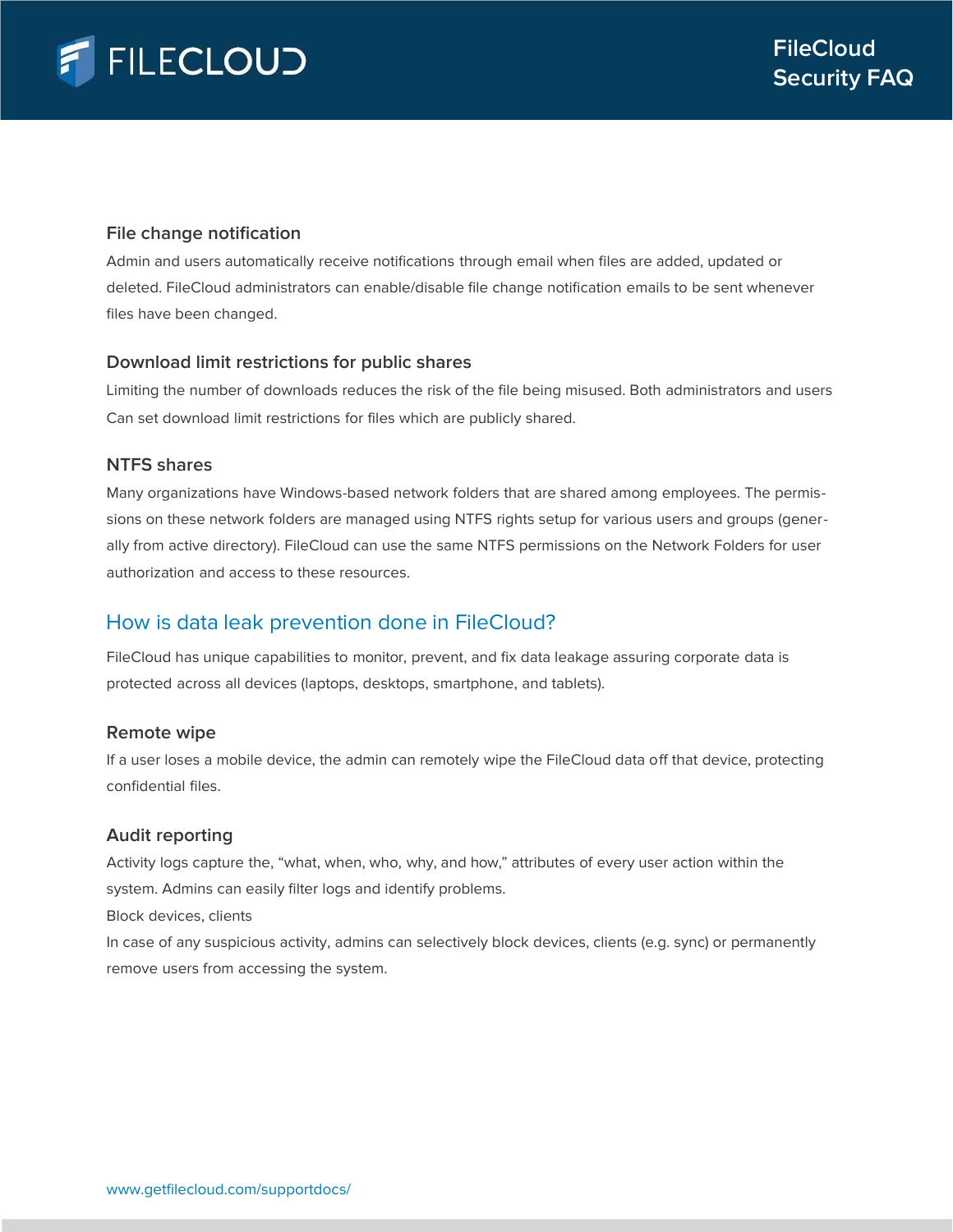## **FILECLOUD**

# 3. 4.

## At What Level Can I Control Access to Data?

## How to manage permissions?

FileCloud provides advanced access controls for assigning and managing folder permissions. desired to open the firewall port directly to a These access controls are critical to the implementation of data structure and hierarchy. Admins have the ability to set permissions for each individual user. Access permissions are generally enforced uniformly regardless of location and access method (web browser, FileCloud drive, WebDAV, FileCloud sync, mobile/tablet app).

Admins can also set an expiration date for a user,<br>after which the user permissions will expire and<br>will no longer have access to the FileCloud after which the user permissions will expire and will no longer have access to the FileCloud system. Admin can also disable the user for a certain period of time.

## How Can I Secure my Network and Still Provide Outside Access?

## How is FileCloud configured for security with external recipients?

In some networks, it may not be possible or machine on the LAN, in this case, a server running a HTTP reverse proxy (Microsoft IIS or Apache and others) in the DMZ outside the LAN can forward HTTP requests to the actual FileCloud server in the LAN.



## Does FileCloud Secure My Data During Transport?

Transportation security is enforced with industry standard protocols. FileCloud runs on Apache web server. Apache server can be configured to serve the website securely using HTTPS protocol.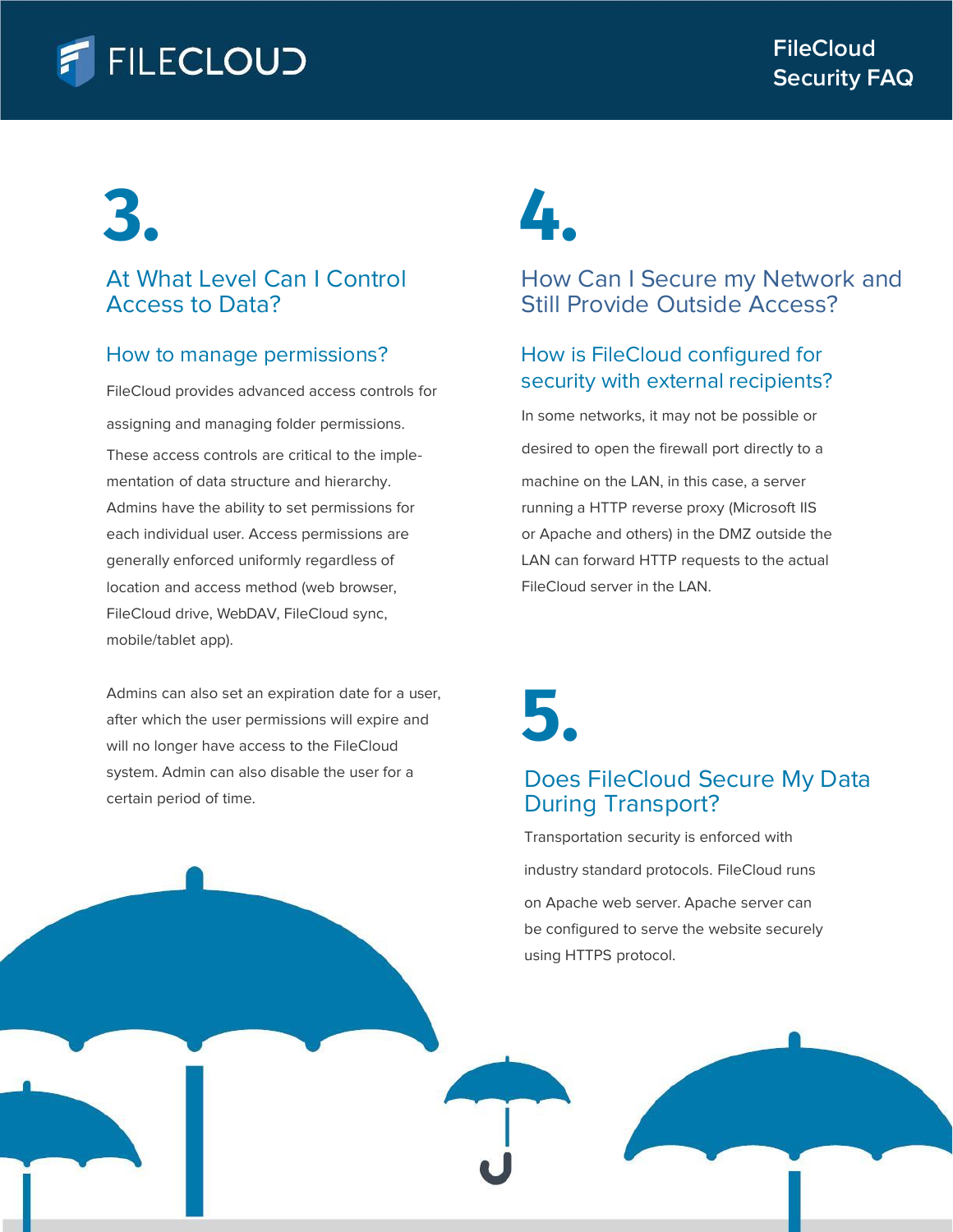

## Is My Data Encrypted?

### How is data secured in FileCloud?

#### Storage level encryption

FileCloud supports storage level encryption, administrator may supply an optional master password and start the initialization process. Without a master password the encryption module cannot encrypt/decrypt files in the FileCloud storage, which adds additional security to the storage system.

#### Technical Details

An asymmetric key pair (private/public) of 4096 bits RSA SHA-512 digest known as "Master" key is generated with the optional master password. A symmetric key of AES 128 bits known as "Plain File" key is generated. The File key created is encrypted using the Master Private key resulting in an "Encrypted File" key. All the existing unencrypted files (if they exist) in the FileCloud storage will be encrypted before the system will be ready for use.

#### File encryption

File encryption is done using the "Plain File" key automatically. Since this encryption process is a symmetric operation, the time overhead added for this encryption is insignificant.

### Managed Disk Storage

Default cloud storage is where the user files are stored on a disk file system, which can accessed directly by FileCloud. The managed storage provides FileCloud complete control over the management of user content. Data can be on file systems, a local hard disk, and SAN or NAS disks.

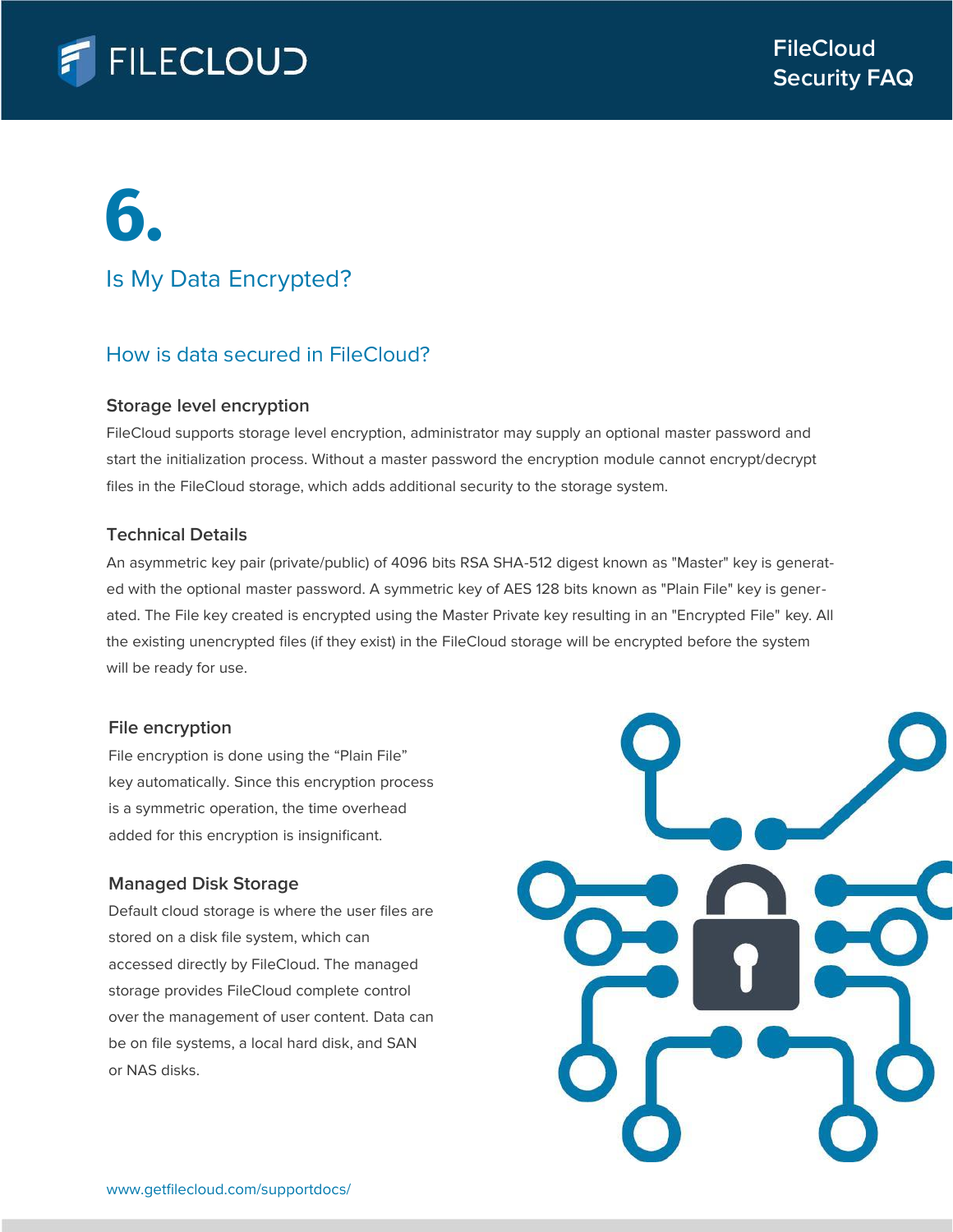

## How Do I Secure Devices Connecting to My FileCloud Server Site?

### How to manage remote devices connected to FileCloud?

FileCloud provides a centralized dashboard to control and monitor all remote devices. Within the device control panel, administrators can enforce additional security settings to manage mobile data and devices.

#### Block a device and force wipe of application data

FileCloud's RCM (Remote Client Management) function allows the Administrator to selectively block a specific client device from logging into the FileCloud server.

In addition to blocking a client device from logging in, the administrator can also wipe FileCloud folders in the remote device

- + If the client is not connected, the block (and remote wipe) will happen when a user tries to log into the server.
- + If the client is connected, the block and remote wipe will occur, and the client will automatically exit out.

### Remove client record from the FileCloud system

This can be due to number of reasons such as the user ID is no longer valid, or the associated client record no longer needs to be managed.

#### What are the various client application policies available in FileCloud?

FileCloud allows clients to customize client application policies (mobile clients, sync clients, drive client).

+ Force mobile clients to enable FileCloud app pin lock.

If the pin lock is not enabled, the login will be rejected with appropriate message

+ Disable all mobile client apps from connecting

This will prevent login into FileCloud system using mobile client apps (users will be allowed to login only via the web browser).

+ Disable features such as - download, print, edit, open with, share, or option in mobile client apps. Admin can set each policy to be overridden for specific user enabling the user to override the global policy.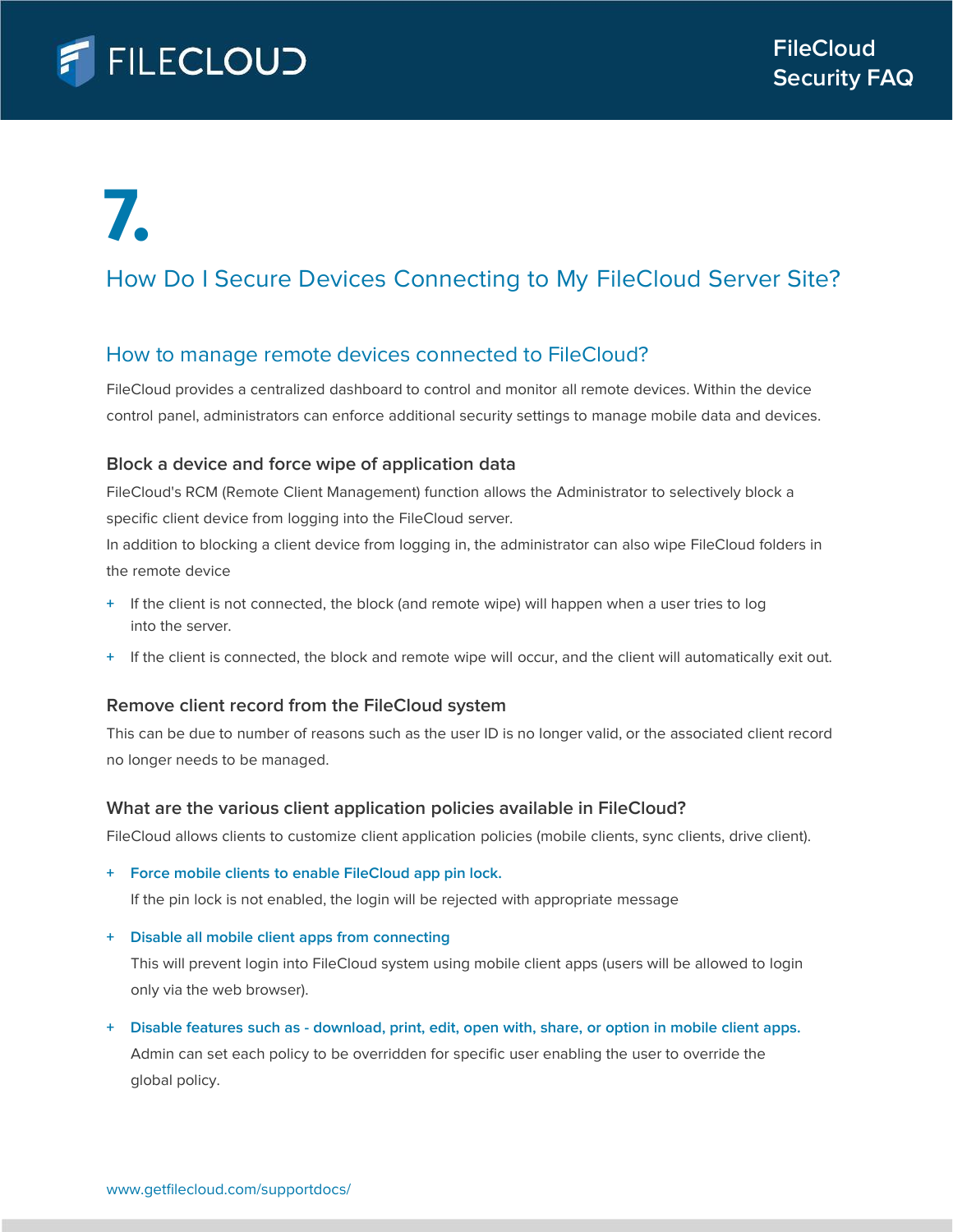

## How Does the Recycle Bin Feature Help Me Manage Data?

#### Store Deleted Files

This feature provides a way to keep deleted files in a "recycle bin." When this option is enabled and user deletes a file/folder, the deleted item gets moved into his/her personal deleted files area. Then the user can restore files from recycle bin or empty recycle bin completely.

#### Clear Deleted Files in Days

The administrator can set the number of days after which the deleted files will be emptied automatically. Admin has full control over the deleted files, he can empty or restore the deleted files via admin portal for all the users.

# 9.

## What If I Deal with GDPR and Store User Data on EU Residents?

FileCloud offers a set of features to comply with General Data Protection Regulation (GDPR).

GDPR is a broad set of rules governing data protection for all individuals within the EU. These regulations apply not only to companies located within the EU, but any company dealing with user data of EU residents.

+ User consent - FileCloud offers privacy settings that allow you to ask for explicit consent from users while accessing, viewing or downloading files from FileCloud.

+ Right to be forgotten - FileCloud allows administrators to delete or anonymize all user data, including any personal data in FileCloud access logs.

+ Data portability - FileCloud allows the export of files in standard formats and activity logs in easily readable CSV files.

+ Right to access - FileCloud allows an organization's data protection officer (DPO) or administrator to search and export a user's personal data across all file content and activity logs.

+ Pattern search - DPOs and administrators can search for personal data types using built-in pattern identifiers including ABA routing numbers, national passport numbers, and driver's license numbers. You weren't using colons in previous sections so I removed them here.